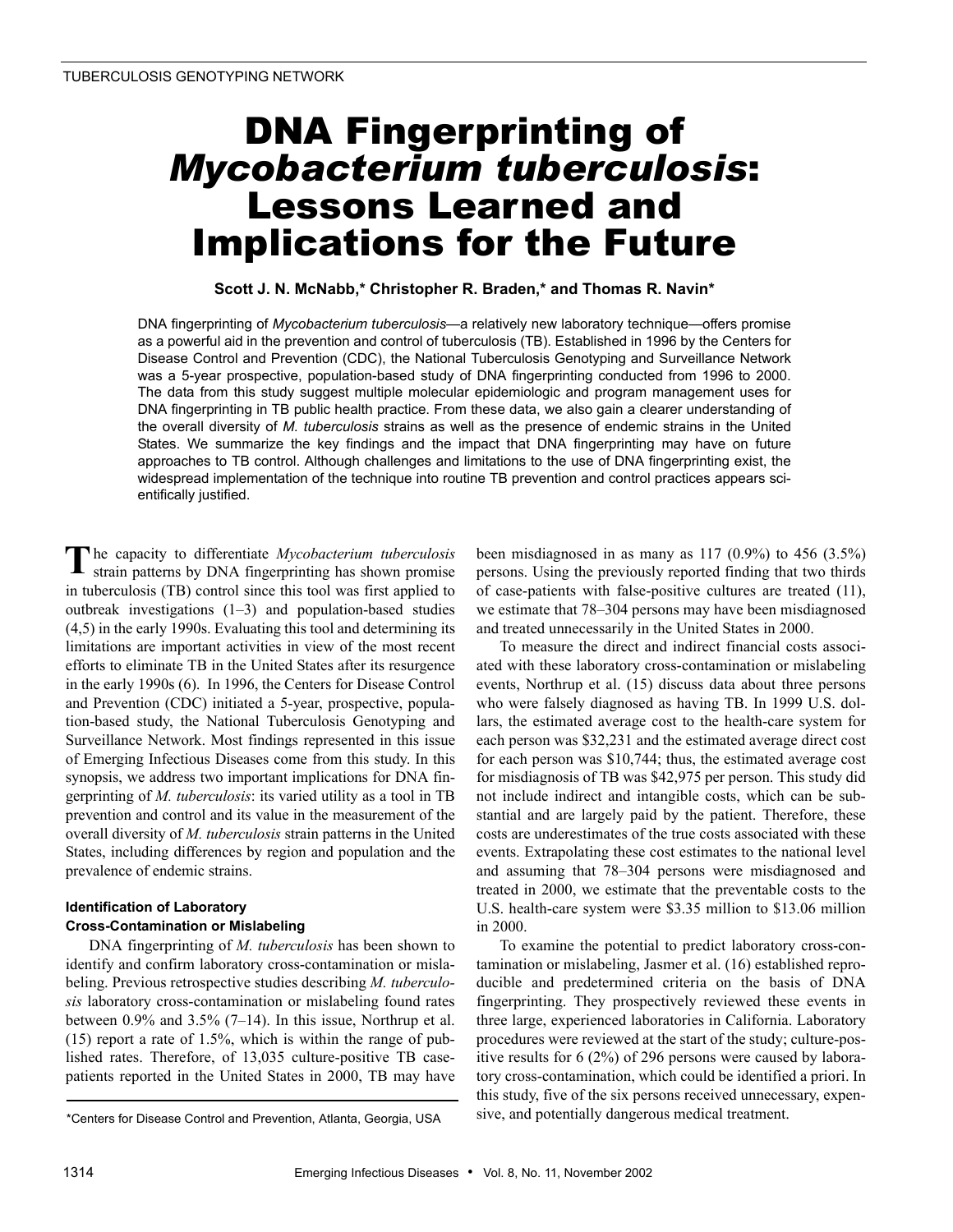#### **Monitoring Interjurisdictional Transmission**

The impact of epidemic spread of TB across state or jurisdictional boundaries and the necessity for interjurisdictional public health collaboration are not always fully accepted or appreciated, due in large part to the constitutionally mandated independence of state governments for public health practice. Many reports of localized-only epidemic transmission (17) suggest that most transmission of TB in the United States occurs locally. Indeed, Ellis et al. (18) show that most clusters (66% or 680/1,029) from the National Tuberculosis Genotyping and Surveillance Network were restricted to a single site.

However, a few recent reports illustrate the importance of the wider geographic spread of TB and the necessity for interjurisdictional collaboration (19,20). Ellis et al. also show that 260 (25%) clusters from the genotyping surveillance network were found in two sites, 55 (5%) in three, 19 (2%) in four, 8  $(1\%)$  in five, and 7 (1%) in six sites. As expected, clusters that spanned multiple sites included more case-patients. Maximum cluster size and absolute numbers of case-patients with isolates that clustered continued to increase through the end of the study. Though many of the case-patients in clusters that spanned these multiple sites may not be epidemiologically linked, other examples of interjurisdictional transmission exist (19–22).

We know that TB is problematic in certain groups at high risk (i.e., homeless persons) (23–29). With this in mind, an exception to the concept of local-only spread is described by Lathan et al. (30). They present data showing that interjurisdictional collaboration in TB control was necessary to control epidemic spread between adjacent jurisdictions (i.e., Maryland with Washington D.C.). Through combined DNA fingerprinting cluster analyses, these researchers found additional and unsuspected TB transmission that not only crossed state lines but also crossed social lines (i.e., between homeless and nonhomeless persons).

McElroy et al. (31) show the value of a system to compare DNA fingerprinting data across jurisdictions, especially during multistate TB outbreak settings. Facilitating an interjuridictional investigation of TB first recognized in Maryland, they extended the investigation outside of Maryland and discovered an additional 18 case-patients linked to the original 21 previously described.

TB control programs that employ DNA fingerprinting should work with neighboring jurisdictions to devise strategies that promote rapid sharing of results. Comprehensive interjurisdictional monitoring of transmission would require a national registry of DNA fingerprinting data and a system to alert public health officials about interjurisdictional clustering.

#### **Program Evaluation**

Understanding the transmission characteristics of multidrug-resistant TB strains is essential for developing successful control strategies. Multidrug-resistant TB is an important problem and represents a life-threatening condition; patients often require prolonged treatment and frequent hospitalization. The potentially serious side effects of second-line TB drugs challenge effective treatment and the resources of the patient and the health-care system (32).

One indicator for the success of a TB control program's performance is a decline in TB incidence rate over time. Incident TB case-patients include those recently infected who progress rapidly to active TB and those with remote infection who progress after years of latency and are later diagnosed with active TB. However, in high transmission circumstances, recent disease transmission likely accounts for most incident TB casepatients. DNA fingerprinting clustering may reflect recent TB transmission (4,5,33,34), albeit with methodological and population characteristic caveats (35–37). Therefore, the decline in the incidence of clustering can indicate the impact of interventions aimed at reducing recent TB transmission (38).

Munsiff et al. (39) describe how DNA fingerprinting, specifically molecular clustering of multidrug-resistant TB strains as a surrogate of recent transmission, was used to monitor an improved TB program in New York City*.* During a 3-year period (1995–1997), multidrug-resistant TB was diagnosed for 241 case-patients (4.9% of all culture-positive, TB casepatients) in New York City. These 241 case-patients were more likely than culture-positive, non–multidrug-resistant TB case-patients to have been born in the United States, to be infected with HIV, to be health-care workers, and to have positive acid-fast bacilli smear results**.** During this study period, of 234 multidrug-resistant TB case-patients with DNA fingerprinting results, 153 (65%) were grouped into 19 clusters. Epidemiologic links were identified for 25 (19.8%) case-patients clustered by DNA fingerprinting.

Kong et al. from Denver (40) demonstrate the role of DNA fingerprinting to measure the performance of a tuberculin skin-test program among homeless persons. They showed a decrease in clustering (a surrogate of recent TB transmission) from 49% during the 7-year period before the program was implemented to 14% in the 4-year period after the program. This assessment is a logical extension of the usefulness of DNA fingerprinting technology, since a previous report from Denver by Burman et al. (41) showed that homelessness was a predictor of DNA fingerprint clustering.

Ellis et al. (18) show that, despite a decrease in TB incidence rates at all genotyping surveillance network sites, the proportion of cases in clusters stabilized at a relatively high level (~48%). They suggest that this high proportion of clustering may be due to the inclusion of many low-incidence, stable populations in which persons in chains of transmission from past decades still reside in proximity (42). Alternative explanations include a slightly younger population under study, the presence of old endemic strains that have spread widely, and the limited discrimination of low-copy number IS*6110* restriction fragment length polymorphism (RFLP) patterns, even with the addition of spoligotyping as a secondary test. Although the overall proportion of case-patients in clusters plateaued at approximately 48% over the 5 years of study, the annualized proportion of case-patients in clusters decreased over time with a concomitant decrease in TB incidence. This finding, which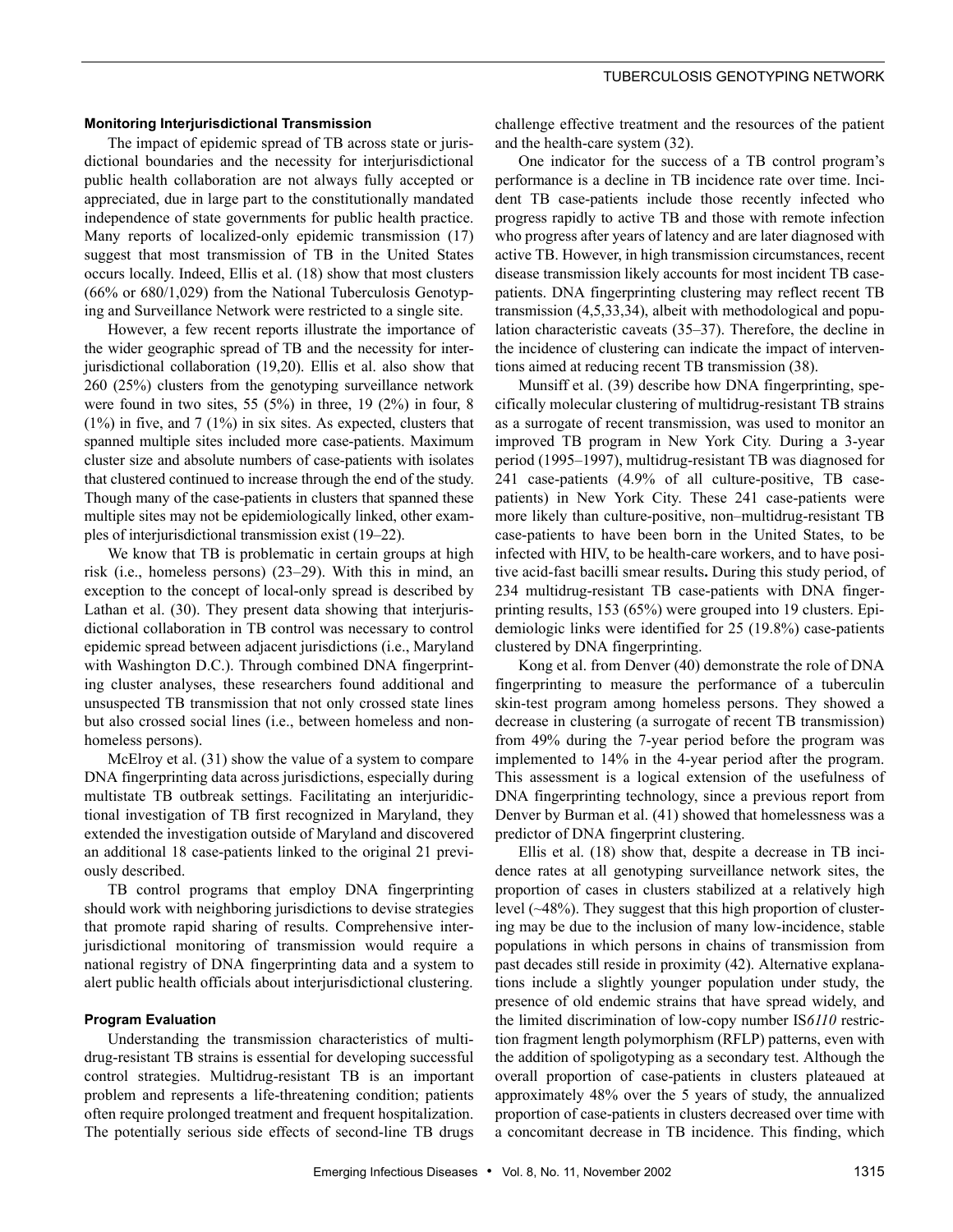might reflect more effective TB control in limiting ongoing transmission, is provocative and merits further investigation.

# **Statewide Assessment of Circumstances and Settings for TB Transmission**

The statewide use of DNA fingerprinting provides an informed picture of the epidemiologic features of disease transmission (36–38). Cronin et al. (43) describe a specific example in Maryland. During a 5-year period, they used DNA fingerprinting on >99% of all isolates in the state and found that cluster investigations were very effective in identifying additional epidemiologic links, many of which occurred in nontraditional settings. Specifically, isolates from 436 (37%) of 1,172 Maryland case-patients were clustered by DNA fingerprinting. Of those 436 clustered case-patients, these researchers found 155 (36%) to be epidemiologically linked using traditional contact investigation.

Miller et al. (44) provide another example of statewide use of DNA fingerprinting by exploring the impact of DNA fingerprinting used in Massachusetts during investigations of a TB outbreak and a laboratory cross-contamination event. These researchers also describe how DNA fingerprinting affected the identification of *M. tuberculosis* strains and transmission sites and accurate epidemiologic links. Overall, they found that, in addition to 129 epidemiologic relationships found before DNA fingerprinting results were obtained, 12 other epidemiologic relationships involving 20 persons were discovered as a result of cluster investigations. In addition, they determined places of transmission previously unrecognized and used DNA fingerprinting to refute a purported TB outbreak.

Sharnprapai et al. (45) also report on the use of DNA fingerprinting to further understand the epidemiology and transmission patterns of TB in Massachusetts. In this study, 28% of TB case-patients were clustered, and case-patients born in the United States were two times more likely to cluster than casepatients not born in the United States. Furthermore, they point out a very important limitation to interpreting and using DNA fingerprinting data. Despite using a secondary typing method (spoligotyping) with strains that have six or fewer copies of IS*6110*, a limited ability to differentiate these strains exists. In their study, clusters of strains with more than six copies of IS*6110* were more likely to have epidemiologic links found than clusters of strains with six or fewer copies of IS*6110*.

The report by Dillaha et al. (46) describes the subtleties of disease transmission faced by TB programs in low-incidence states (specifically Arkansas), which are in the forefront as the United States moves toward TB elimination. Thirty-five casepatients in a 54-year period with identical or very similar fingerprints were identified. After reviewing the endemic strain, these researchers recognized the lack of success with traditional contact tracing and treatment recommendations for latent TB infection for persons with positive tuberculin skin tests. This critical determination has implications for other low-incidence areas. In addition to the traditional focus on personal contacts, Dillaha et al. recommend case finding and screening on the basis of geographic location. With the advent of geographic interface technology and mapping, this new public health strategy might be feasible. Additionally, these findings support the usefulness of a social network approach to contact investigation.

## **Outbreak Investigation**

The value of DNA fingerprinting has been shown clearly during outbreak investigations (1–3). During every investigation, one overriding question recurs: which case-patients related to the outbreak are part of the chain of transmission and are not unrelated, sporadic cases? DNA fingerprinting can help researchers determine whether patients are related to the outbreak and thus focus the epidemiologic investigation.

An intriguing new benefit of coupling DNA fingerprint information with outbreak investigation lies in the power of this tool to increase understanding of the often difficult to discern transmission patterns of community TB disease (47) and uncover previously unknown outbreaks. Ijaz et al. (48) show this potential use by demonstrating that molecular clusters could show previously unsuspected instances of probable TB transmission, prompting more directed investigations to seek epidemiologic links missed by routine contact investigation. In the study, cluster analysis was based on identical and similar DNA fingerprinting patterns, broadening the group of patients included in the initial analysis.

In their study, secondary typing was accomplished by using a polymorphic GC-rich sequence for identical IS*6110* based DNA fingerprinting patterns with six or fewer bands or for patterns with more than six bands that were similar but differed by a single band (49). In further investigations of clusters with this "broader net," among 66% of case-patients, Ijaz et al. uncovered additional epidemiologic links missed during routine contact investigations in Arkansas. During this process, they found an extensive, previously unknown social network that aided public health investigations. Ijaz et al. conclude that patients whose isolates have similar but not identical IS*6110* patterns should be considered potential members of a cluster and be included during epidemiologic investigations.

Oh et al. (50) help establish the value of DNA fingerprinting in an unusual outbreak setting, a zoo. They describe a multispecies epizootic with genotypically identical *M. tuberculosis* strains*.* Their DNA fingerprint investigation showed that five of six animals had the identical strain and that zoo employees with previous negative tuberculin skin tests were exposed. Skin tests for 55 (18%) of 307 employees were positive, showing evidence of recent infection.

Bennett et al. (51) present data from the genotyping surveillance network with important policy implications. In addition to indicating that contact investigation should be extended to all settings frequented by the source case-patient, they also showed a significant positive association between being a smear-negative source case-patient and having unconfirmed transmission. This finding suggests that the identification of a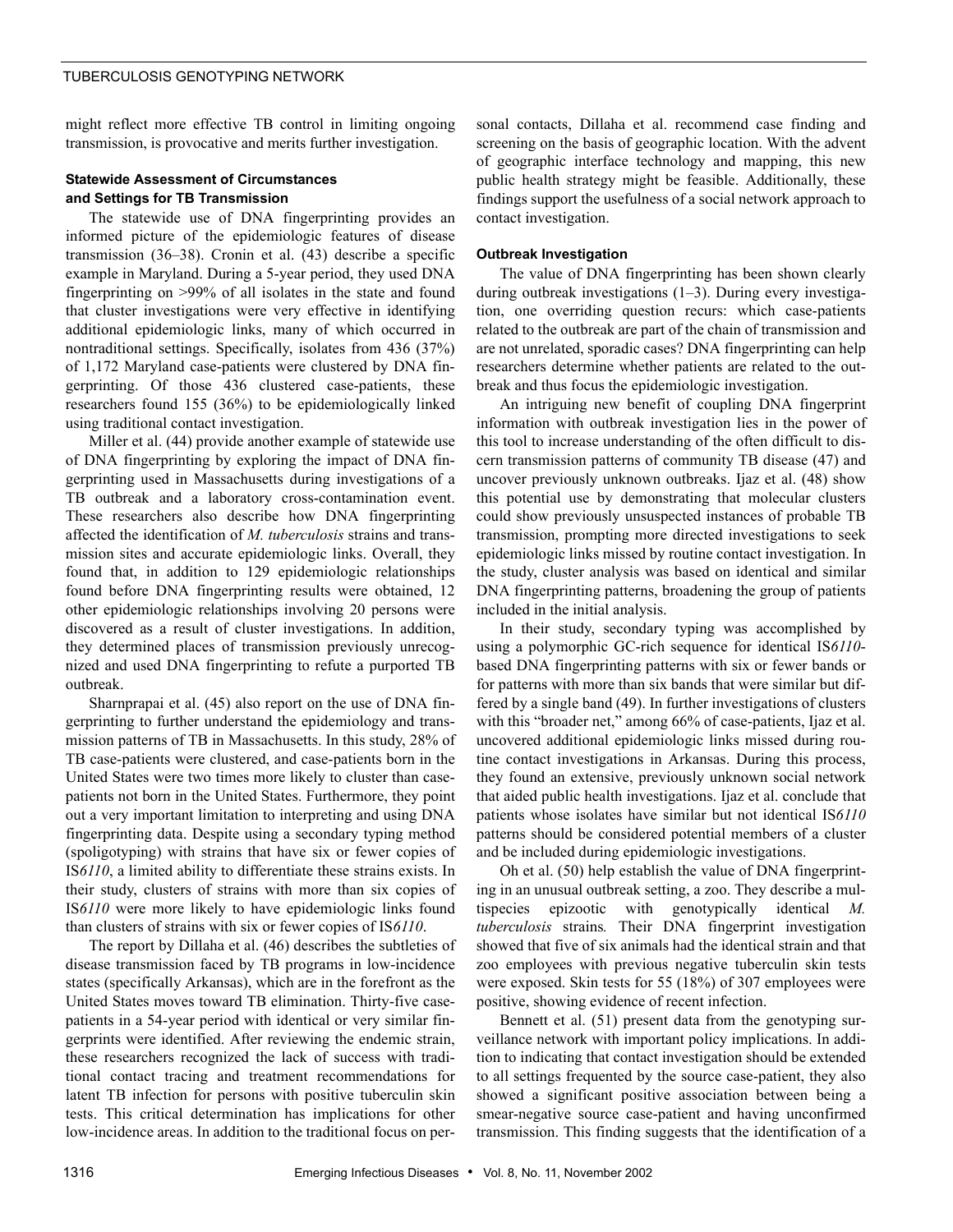smear-negative source case-patient (as an index case-patient) should not preclude the ongoing investigation for other possible sources. They also suggest that transmission from smearnegative case-patients is not negligible.

Sun et al. (52) report data gathered on transmission of tuberculosis to children <5 years of age. Representing a sentinel health event, thorough investigation of the circumstances of childhood tuberculosis remains critical to effective public health practice. They found that routine public health investigations conducted by local health departments, within the National Tuberculosis Genotyping and Surveillance Network, identified suspected source patients for 57 (51%) of 111 culture-confirmed case-patients <5 years of age. For 8 (15%) of these 57 patients, DNA fingerprinting suggested infection with different strains. These children were more likely to be older than other children and source case-patients with identical strains. The findings in this study highlight the requirement of rigorous case and contact investigation efforts, especially in household settings.

## **DNA Fingerprinting Laboratory Techniques**

Other articles in this issue present data that improve our understanding of both laboratory facets of DNA fingerprinting (i.e., IS*6110* fingerprinting) and basic science of *M. tuberculosis.* Braden et al. (53) report the results of an external quality assessment program for the seven network laboratories in which the interlaboratory reproducibility was measured. They found that, overall, an exact match was achieved for 73% of isolates in panels: 90% matched with a one-band difference and 97% matched with a two-band difference. Although they report that final outcomes of pattern analysis and cluster determination in the genotyping surveillance network were probably closer to reality than the results of this quality assurance exercise suggest, they also warn that the variability and nonreproducibility are substantial and should be considered when interpreting the results from the genotyping surveillance network. Crawford et al. (54) demonstrate through the establishment of the genotyping surveillance laboratory, that DNA fingerprinting remains an "art," and the experience and training of laboratorians are important.

Driscoll et al. (55) describe an evaluation of "logo analyses." Array-based assays use reverse hybridization. The binary nature of array-based assays allows data to be analyzed usefully with algorithms associated with motif recognition, such as sequence logo analyses. Logo analyses have the potential to aid in visualizing and displaying spoligotyping cluster data and in managing the enormous amount of digital data generated by large-scale DNA fingerprinting projects. This potential is especially relevant now because low-incidence states and countries (including the United States) are considering universal implementation of DNA fingerprinting of *M. tuberculosis*. Using these and other bioinformatic tools, scientists will be able to interpret and understand the data generated by such a project.

Lok et al. (56) demonstrate that secondary typing methods (e.g., spoligotyping) should be used when isolates have no IS*6100* insertions (i.e., zero-band strains). This article describes the differentiation power of secondary typing in these instances. In a second paper, Lok et al. (57) demonstrate the use and power of polymerase chain reaction techniques (e.g., variable number of tandem repeats) to distinguish and characterize the most common *M. tuberculosis* strain pattern in the United States—a two-band IS*6110* RFLP pattern representing 5% of all isolates in the National Tuberculosis Genotyping Surveillance Network.

#### **Diversity of** *M. tuberculosis* **Strains**

The second important implication for DNA fingerprinting of *M. tuberculosis* is its ability to measure the overall diversity of *M. tuberculosis* strain patterns, including differences within the United States, differences by region and population, and prevalence of endemic strains. The genotyping surveillance network database demonstrated this diversity in the United States (57). The 10,883 patients in the study represent approximately 11.6% of all new TB cases in the United States from 1996 through 2000. Through this study, DNA fingerprinting of 10,883 isolates was performed by using the IS*6110* RFLP method, yielding 6,128 distinct patterns.

Cowan et al. (58) report that family analysis of IS*6110* patterns revealed 497 patterns related to the W-Beijing family (19); these patterns represent 946 isolates or 9% of all isolates in the genotyping surveillance network. Six new families of related DNA fingerprint patterns were also proposed for isolates containing 6–15 copies of IS*6110*. These families contain up to 251 patterns and 414 isolates; together, they contain 21% of isolates in this copy-number range and may represent endemic strains distributed across the United States.

The 8,245 isolates with more than six copies of IS*6110* yielded 5,640 fingerprint patterns. Of these, 4,846 (86%) were identified for a single isolate, and 794 patterns grouped 3,399 isolates into fingerprint-defined clusters. Of 457 fingerprint patterns identified among the 2,507 isolates with low-copy numbers (six or fewer copies of IS*6110*), 314 (69%) were reported for a single isolate, and 143 grouped 2,193 isolates into clusters. Clustering was much greater among isolates with low-copy numbers (87%) than among isolates with high-copy numbers (41%).

#### **Limitations, Challenges, and Future Considerations**

The "state of the art" in applied DNA fingerprinting technology has scientific and molecular limitations, as well as stumbling blocks to practical use in the field. The lack of reproducibility of the RFLP DNA fingerprinting technique and the difficulty in comparing patterns in an RFLP DNA fingerprint database remain important limitations in developing strategies for universal implementation. The other important factor related to RFLP is the time required for obtaining results. In order for DNA fingerprinting to provide value to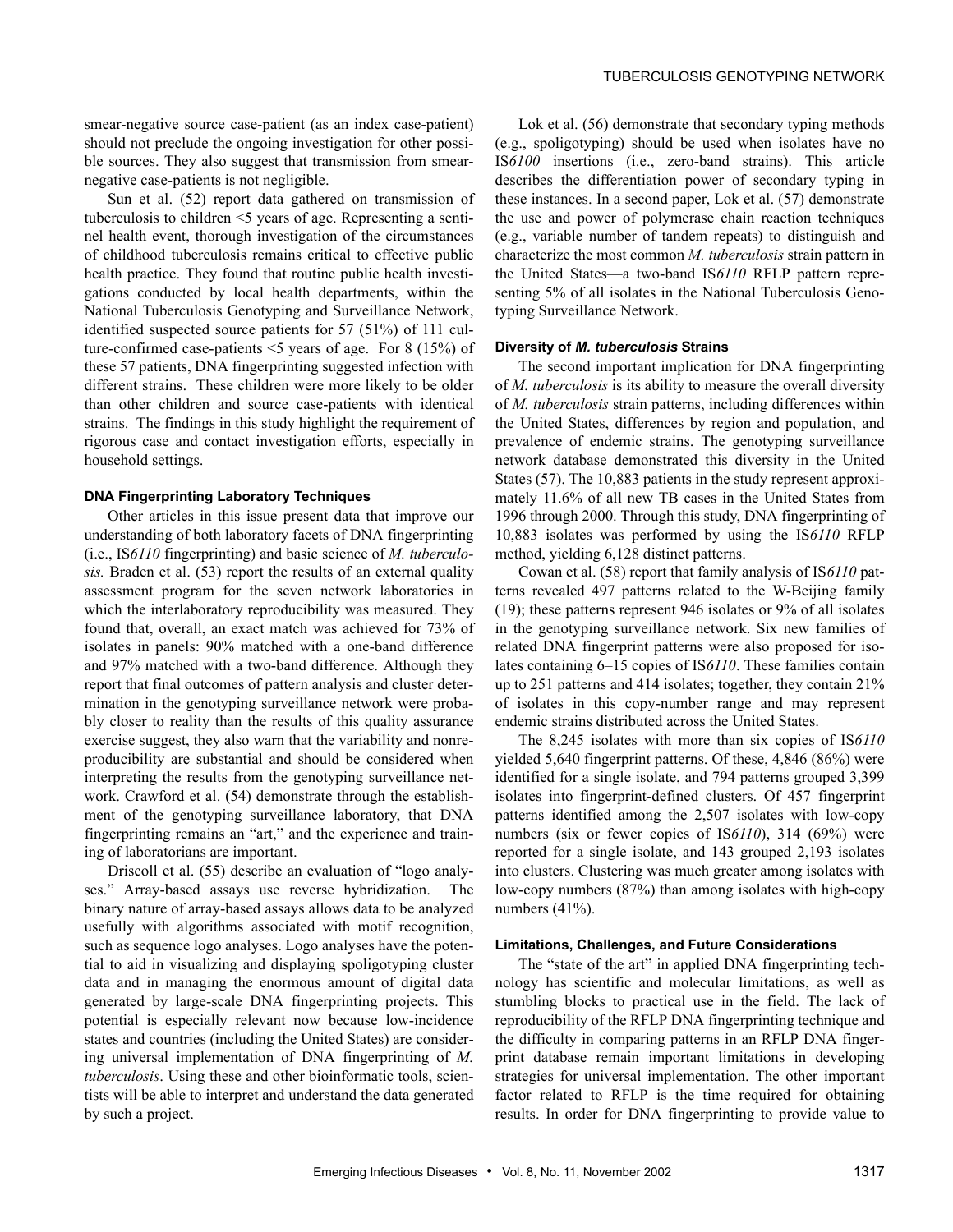## TUBERCULOSIS GENOTYPING NETWORK

routine contact investigations, these molecular data must be available on a timely basis, so that public health intervention specialists can use them in cluster investigations.

Furthermore, the precision of the interpretation of these data is evolving. Clustering, by itself and in its entirety, is not always equivalent to recent transmission; however, a portion of it is. The limitation of clustering interpretation must be scientifically established, especially if that interpretation is used as a marker for public health practice performance and as an indication of progress toward elimination of TB. We know that the population under study and the length of observation time play important roles in interpreting this measure. In addition, the specificity of the clustering case-definition factors into this equation. Additional investigation into this area is necessary.

How well these research techniques can be expanded to assist TB control programs is not clear. Laboratory programs must be established to provide understandable, real-time results in a manner that influences decisions. The expansion of these techniques to assist TB control programs holds great promise. However, cluster investigation must be incorporated into routine public health practice, including the standardization of protocols. TB control officials require further training to interpret DNA fingerprinting results and act on these results in an effective way. The National Tuberculosis Controllers Association, in collaboration with the CDC, is currently drafting a DNA fingerprinting handbook to help health workers in the field understand and interpret DNA fingerprinting data.

We intend to continue analyses of the National Tuberculosis Genotyping and Surveillance Network data to gain additional insight into the value of cluster investigations. If DNA fingerprinting is to be implemented universally, this approach should be flexible enough to adapt to future laboratory techniques, as they become available. We think that DNA fingerprinting will become an essential tool in investigating TB transmission in difficult populations and unusual circumstances; consequently, DNA fingerprinting will be vital in the effort to eliminate TB.

#### **Acknowledgments**

The authors acknowledge the data management skill of Steve Kammerer and the valuable wisdom and counsel provided by Michael Iademarco, John Jereb, and Ken Castro.

This work was supported by the Centers for Disease Control and Prevention and the National Tuberculosis Genotyping and Surveillance Network.

Dr. McNabb is chief of the Epidemiologic Studies Section, Surveillance and Epidemiology Branch, Division of Tuberculosis Elimination, Centers for Disease Control and Prevention; Project Officer for the National Tuberculosis Genotyping and Surveillance Network; and adjunct associate professor at the Rollins School of Public Health, Emory University. His primary research interests are public health surveillance, molecular epidemiology, and the primary prevention of allergic diseases.

#### **References**

- 1. Edlin BR, Tokars JI, Grieco MH, Crawford JT, Williams EM, Sordillo KR, et al. An outbreak of multi-drug resistant tuberculosis among hospitalized patients with the acquired immunodeficiency syndrome. N Engl J Med 1992;326:1514–21.
- 2. Jereb JA, Berwin DR, Dooley SW, Haas,WH. Nosocomial outbreak of tuberculosis in a renal transplant unit: application of a new technique for restriction fragment length polymorphism analysis of *Mycobacterium tuberculosis* isolates. J Infect Dis 1993;168:1219–24.
- 3. Daley CL, Small PM, Schecter GF, Schoolink GK, McAdam RA, Jacobs WR Jr, et al. An outbreak of tuberculosis with accelerated progression among persons infected with the human immunodeficiency virus: an analysis using restriction-fragment-length polymorphisms. N Engl J Med 1992;326:231–5.
- 4. Small PM, Hopewell PC, Singh SP, Paz A, Parsonnet J, Ruston DC, et al. The epidemiology of tuberculosis in San Francisco: a population-based study using conventional and molecular methods. N Engl J Med 1994;330:1703–9.
- 5. Alland D, Kalkut GE, Moss AR, McAdam RA, Hahn JA, Bosworth W, et al. Transmission of tuberculosis in New York City: an analysis by DNA fingerprinting and conventional epidemiologic methods. N Engl J Med 1994;330:1710–6.
- 6. Centers for Disease Control and Prevention. Targeted tuberculin testing and treatment of latent tuberculosis infection. MMWR Recomm Rep 2000;49:1–51.
- 7. Maurer JR, Desmond EP, Lesser MD, Jones WD Jr. False-positive cultures of *Mycobacterium tuberculosis*. Chest 1984;86:439–43.
- 8. Niven B, Kaye K, Munsiff SS. Detection of laboratory cross-contamination of *Mycobacterium tuberculosis* cultures. Clin Infect Dis 1997;25:943.
- 9. Bhattacharya M, Dietrich S, Mosher L, Siddiqui F, Reisberg BE, Paul WS, et al. Cross-contamination of specimens with *Mycobacterium tuberculosis*: clinical significance, causes, and prevention. Am J Clin Pathol 1998;109:324–30.
- 10. Segal-Maurer S, Kreiswirth BN, Burns JM, Lavie S, Lim M, Urban C, et al. *Mycobacterium tuberculosis* specimen contamination revisited: the role of laboratory environmental control in a pseudo-outbreak. Infect Control Hosp Epidemiol 1998;19:101–5.
- 11. Burman WJ, Stone BL, Reves RR, Wilson ML, Yang Z, El-Hajj H, et al. The incidence of false-positive cultures for *Mycobacterium tuberculosis*. Am J Respir Crit Care Med 1997;155:321–6.
- 12. Van Duin JM, Pijnenburg JEM, van Rijswoud CM, de Haas PEW, Hendriks WDH, van Soolingen D. Investigation of cross contamination in a *Mycobacterium tuberculosis* laboratory using IS*6110* DNA fingerprinting. Int J Tuberc Lung Dis 1998;2:425–9.
- 13. Frieden TR, Woodley CL, Crawford JT, Lew D, Dooley SM. The molecular epidemiology of tuberculosis in New York City: the importance of nosocomial transmission and laboratory error. Tuber Lung Dis 1996;77:407–13.
- 14. Braden CR, Templeton GL, Stead WW, Bates JH, Cave D, Valway SE. Retrospective detection of laboratory cross-contamination of *Mycobacterium tuberculosis* cultures with use of DNA fingerprint analysis. Clin Infect Dis 1997;24:35–40.
- 15. Northrup JM, Miller AC, Nardell E, Sharnprapai S, Etkind S, Driscoll J, et al. Estimated costs of false laboratory diagnoses of tuberculosis in three patients. Emerg Infect Dis 2002;8;1264-70.
- 16. Jasmer RM, Roemer M, Hamilton J, Bunter J, Braden CR, Shinnick TM, et al. A prospective, multicenter study of laboratory cross-contamination of *Mycobacterium tuberculosis* cultures. Emerg Infect Dis 2002;8;1260-3.
- 17. Bradford WZ, Koehler J, El-Hajj H, Hopewell PC, Reingold AL, Agasino CB, et al. Dissemination of *Mycobacterium tuberculosis* across the San Francisco Bay area. J Infect Dis 1998;177:1104–7.
- 18. Ellis BA, Crawford JT, Braden CR, McNabb SJN, Moore M, Kammerer S, et al. Molecular epidemiology of tuberculosis in a sentinel surveilance population. Emerg Infect Dis 2002;8;1197-1209.